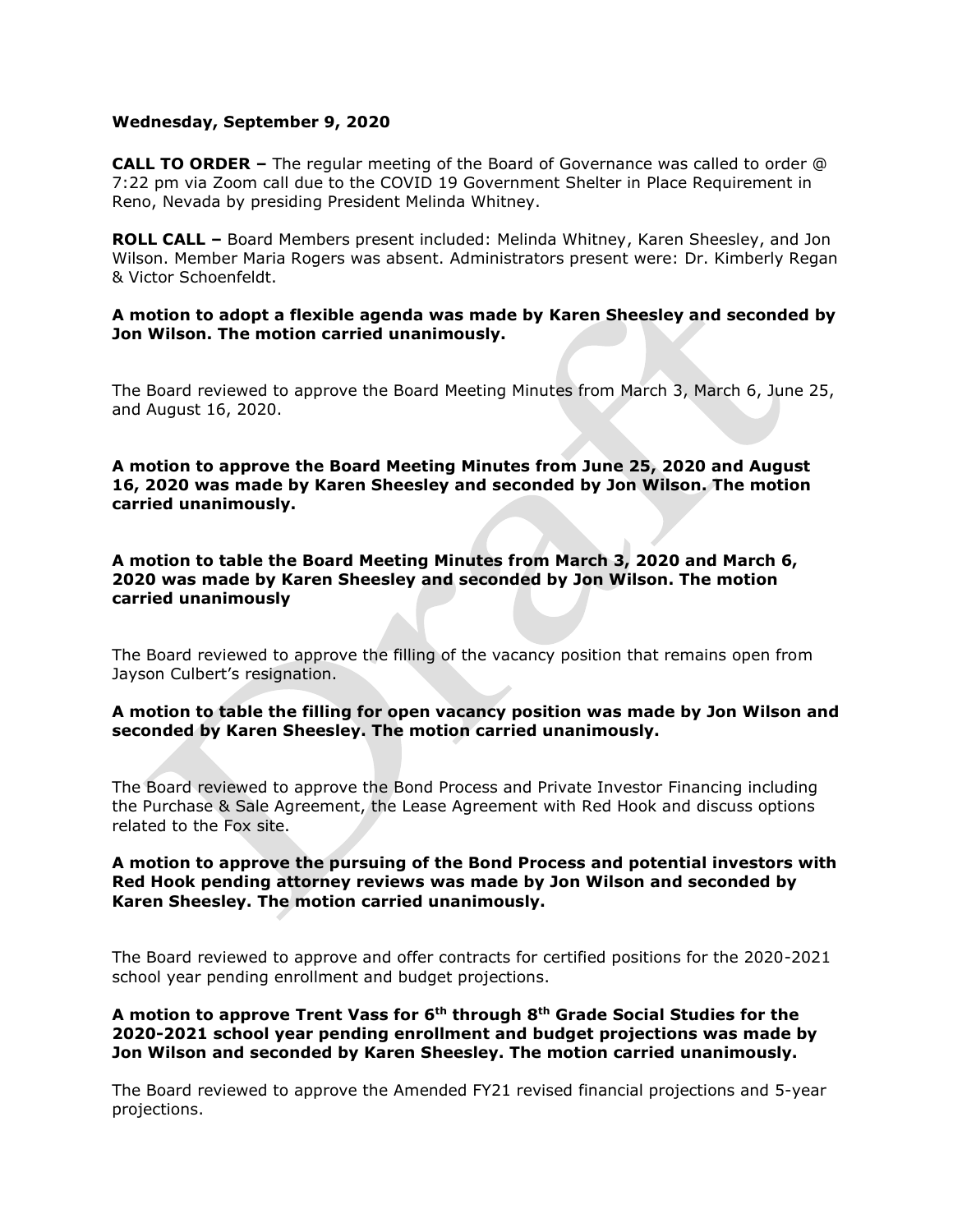**A motion to approve the amended FY21 revised projections and 5-year projections from September 9, 2020 to June 30, 2021 was made by Jon Wilson and seconded by Karen Sheesley. The motion carried unanimously.** 

The Board reviewed to approve the list of transactions from June 1, 2020 to July 31, 2020.

# **A motion to approve the list of transactions from June 1, 2020 to July 31, 2020 was made by Jon Wilson and seconded by Karen Sheesley. The motion carried unanimously.**

The Board discussed the status of the PPP Loan Forgiveness, Cares Act Grant, Salaries, AB3 Grant, and other possible grants.

#### **This item was for discussion only.**

The Board discussed the status of the loan forbearance with WAB.

#### **This item was for discussion only.**

The Board discussed the status of the non-profit corporation.

## **This item was for discussion only.**

The Board discussed the SNACS Pathways Plan and implementation of F2F, Hybrid, and Full Distance Model, including the review of school closures due to smoke and COVID-19.

#### **This item was for discussion only.**

The Board discussed Systems work for policies and procedures.

### **This item was for discussion only.**

The Board reviewed to approve the School Performance Plan (SPP) and its related goals for the FY21.

#### **A motion to approve the goals of the SPP for the FY21 was made by Jon Wilson and seconded by Karen Sheesley. The motion carried unanimously.**

The Board reviewed to approve the revised FY21 Progressive Discipline Plan.

**A motion to approve the FY21 Progressive Discipline Plan was made by Jon Wilson and seconded by Karen Sheesley. The motion carried unanimously.**